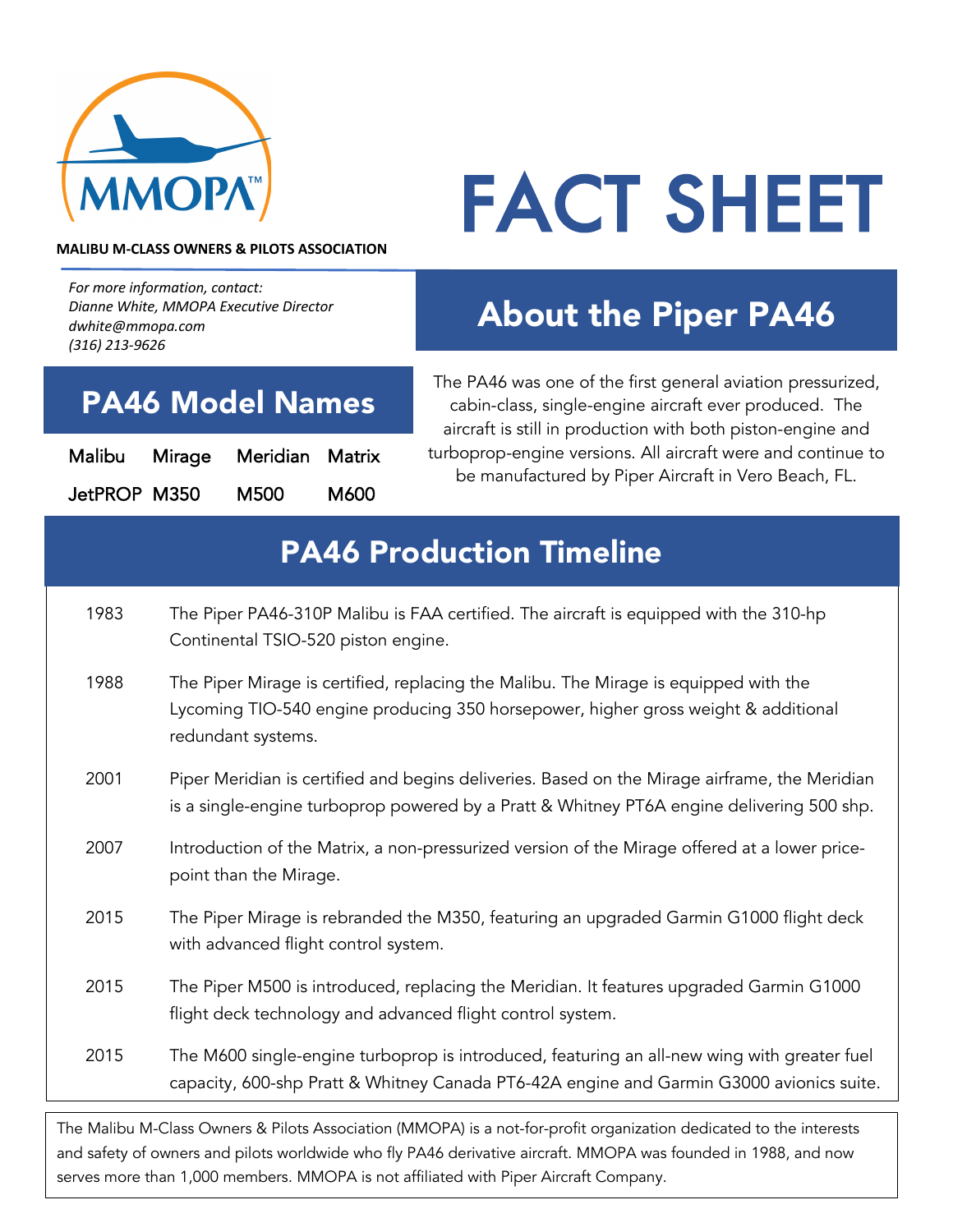

| <b>PA46 Specification Comparison*</b>      |                                   |                              |                                                   |                                                   |  |  |
|--------------------------------------------|-----------------------------------|------------------------------|---------------------------------------------------|---------------------------------------------------|--|--|
|                                            | PA46-310P<br><b>Malibu</b>        | PA46-350P<br>Mirage/M350     | <b>PA46-500TP</b><br>Meridian/M500                | PA46-600TP<br>M600                                |  |  |
| Total produced**                           | 357                               | 676                          | 646                                               | 99                                                |  |  |
| Powerplant                                 | Continental TSIO-<br>520 (310 hp) | Lycoming TIO-540<br>(350 hp) | Pratt & Whitney<br>Canada PT6A-42A<br>$(500$ shp) | Pratt & Whitney<br>Canada PT6A-42A<br>$(600$ shp) |  |  |
| Propeller                                  | Hartzell 2-blade                  | Hartzell 3-blade             | Hartzell 4-blade                                  | Hartzell 4-blade                                  |  |  |
| Fuel capacity                              | 120 gallons usable)               | 120 gallons (usable)         | 170 gallons (usable)                              | 260 gallons (usable)                              |  |  |
| Typical cruise<br>speed (true<br>airspeed) | 196 kts.                          | 203 kts.                     | 265 kts.                                          | 274 kts.                                          |  |  |
| Max altitude                               | 25,000 ft.                        | 25,000 ft.                   | 30,000 ft.                                        | 30,000 ft.                                        |  |  |
| Range with max<br>$fuel + reserves$        | 1,261 nm.                         | 1,055 nm.                    | 1,000 nm.                                         | 1,484 nm.                                         |  |  |
| Maximum takeoff<br>weight                  | 4,100 lbs.                        | 4,340 lbs.                   | 5,092 lbs.                                        | 6,000 lbs.                                        |  |  |
| Seating                                    | 1 pilot + five<br>passengers      | 1 pilot + five<br>passengers | 1 pilot + five<br>passengers                      | 1 pilot + five<br>passengers                      |  |  |
| Wingspan                                   | 43 ft.                            | 43 ft.                       | 43 ft.                                            | 43 ft. 2 in.                                      |  |  |
| Height                                     | 11 ft. 4 in.                      | 11 ft. 4 in.                 | 11 ft. 4 in.                                      | 11 ft. 4 in.                                      |  |  |
| Length                                     | 28 ft. 10 in.                     | 28 ft. 10 in.                | 29 ft. 7 in.                                      | 29 ft. 10 in.                                     |  |  |

\*As originally certified

\*\* As of Dec. 31, 2018

In the late 1990s, an aftermarket variant was developed by Rocket Engineering that retrofitted the Piper Malibu/Mirage with a Pratt & Whitney Canada PT6A engine. The current production DLX is equipped with the PT6A-35 engine. There have been approximately 309 aircraft converted to the JetPROP configuration.

| <b>JetPROP DLX</b> |            |  |  |  |
|--------------------|------------|--|--|--|
| Typical cruise     | 250 kt.    |  |  |  |
| speed (true        |            |  |  |  |
| airspeed)          |            |  |  |  |
| Max altitude       | 27,000 ft. |  |  |  |
| Range with max     | 1,000 nm.  |  |  |  |
| fuel + reserves    |            |  |  |  |
| Max takeoff        | 4,340 lbs. |  |  |  |
| weight             |            |  |  |  |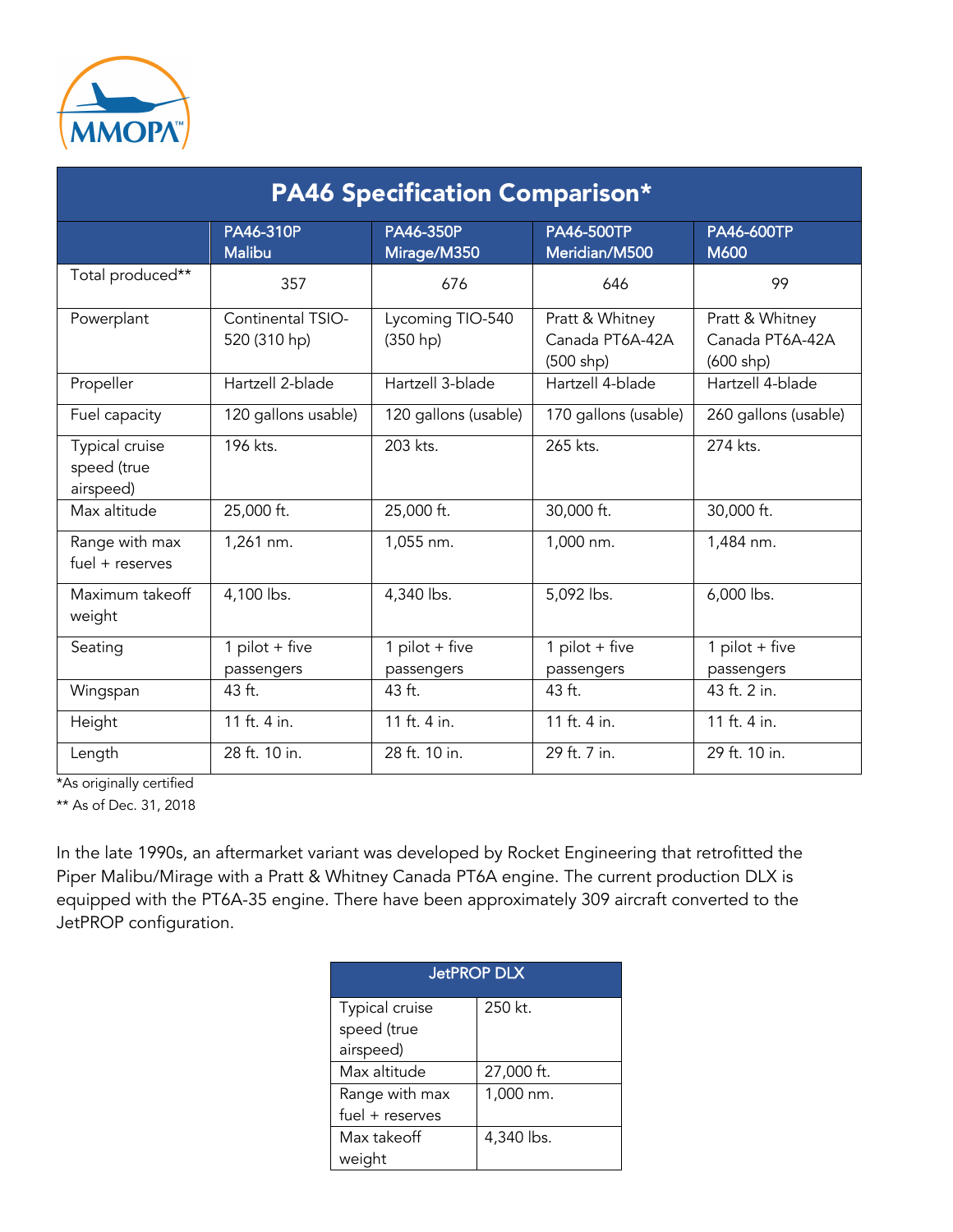

## Safety Record of the PA46

Since its introduction in 1983, more than 2,300 PA46 aircraft have been built. According to NTSB and other sources that track aircraft accident data, the safety record of the PA46 has steadily improved since the aircraft was introduced. Today the fatal accident rate of the PA46 is close to the overall average accident rate of general aviation. Due to the small number of PA46 airframes versus the large number of general aviation aircraft in operation, the comparison may fluctuate significantly from year to year.



Source: The Nall Report, NTSB, and international sources. Data compiled by David McVinnie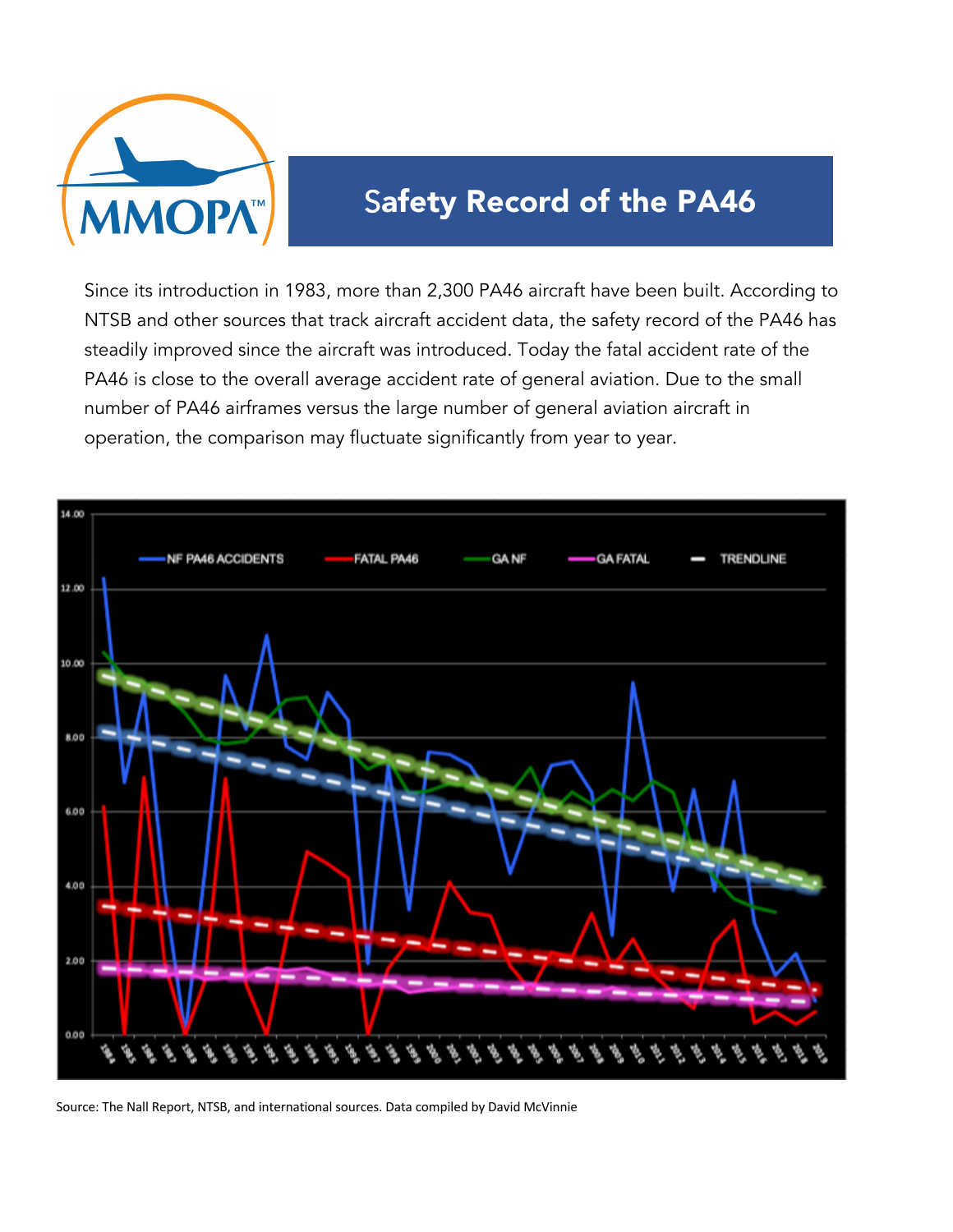

# PA46 History: Exoneration of the PA46 Airframe Following Special NTSB Investigation

Between 1989 and 1991, the PA46 was involved in seven fatal accidents worldwide following departures from controlled flight. In 1990, following the fourth U.S. fatal accident, the FAA issued an emergency airworthiness directive and NTSB initiated an investigation into the accidents. The special investigation included a review of the relevant design features of the Malibu and Mirage, including structural integrity, flight control systems, and operating limitations. The investigation also looked at the flight experience and training of the pilots, particularly as related to flying in IMC at and above freezing levels with relatively sophisticated integrated flight guidance and control systems.

After an exhaustive investigation, the NTSB issued its report on July 21, 1992. An excerpt:

*The probable causes of the five fatal accidents that occurred in the United States are include in the report. The investigation analysis of the relevant data indicate that the causes of the accident involved failure to use pitot heat in freezing IMC, possible misuse of the integrated flight guidance and control systems, loss of control, and in-flight airframe failures due to loads and stresses that substantially exceeded design limits.* 

When the NTSB launched its special investigation into the cause of the four fatal U.S. crashes, a group of concerned owners formed the Malibu Coalition whose members comprised of Don Jacobson, Lee Morse, Michael Alper and John Foster. The Coalition participated in the NTSB review, bringing onboard former FAA administrator Langhorn Bond and human factors investigator Dr. Fred Hyman. The Coalition participated in the entire FAA/NTSB review, which led to the rescinding of the emergency AD and exonerated the integrity of the PA46 airframe. The NTSB made several safety recommendations concerning modifications to the aircraft's flight manual and for the improvement to initial pilot training.

Following the investigation's conclusion, the Malibu Coalition was dissolved and remaining funds were disbursed to the fledgling Malibu Mirage Owners and Pilots Association, which would continue to carry the banner in the name of safety for PA46 owners.